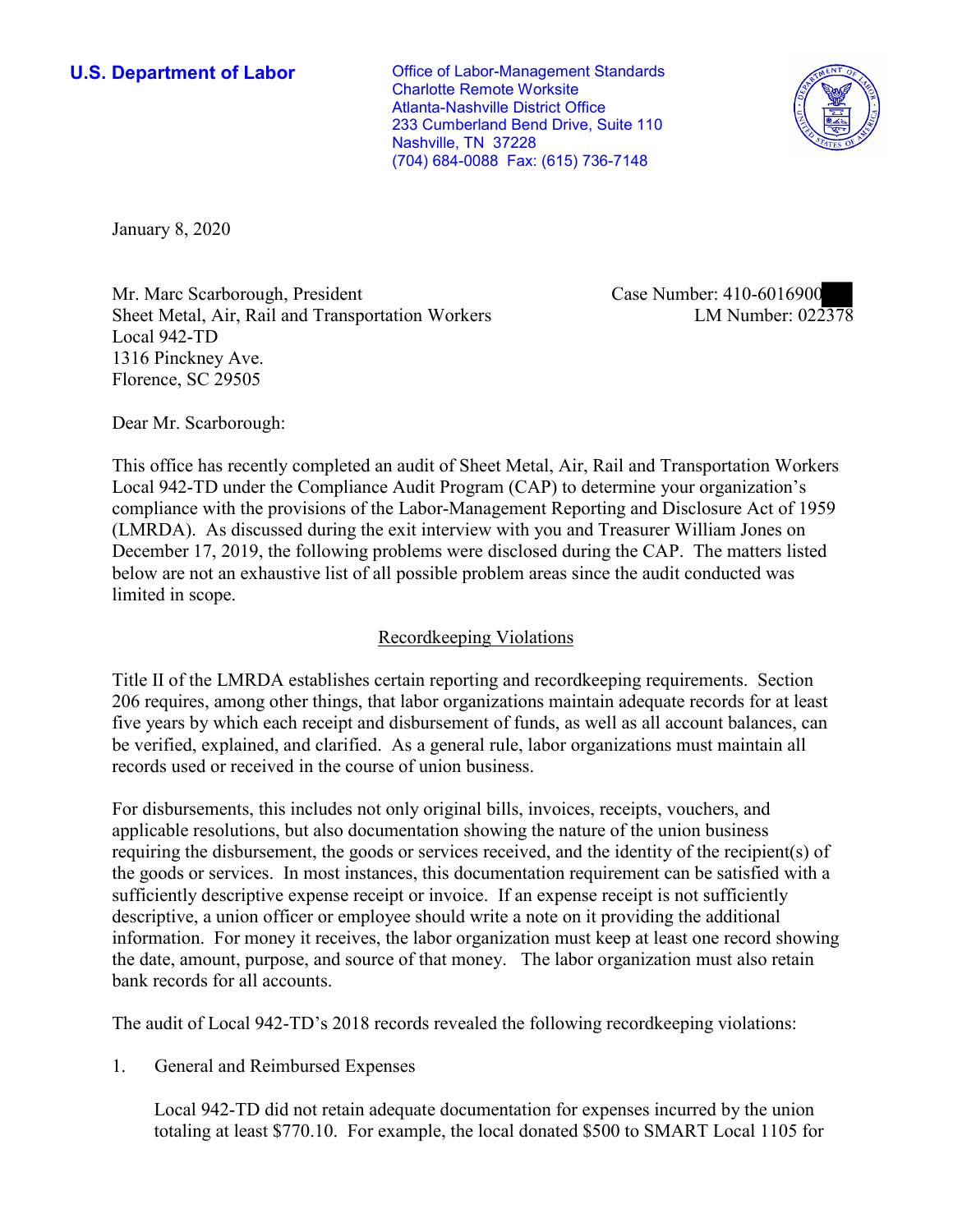not retain docu<br>scumentation<br>x number<br>to Local Hurricane Florence relief but did not retain documentation necessary to verify this disbursement. Additionally, no documentation was found for the following reimbursements to officers: Check number to Treasurer William Jones for \$147.04 on April 23, 2019 and check number to Local Chairman Timothy Welch for \$123.06 on August 2, 2019.

 disbursements. The president and treasurer (or corresponding principal officers) of your As noted above, labor organizations must retain original receipts, bills, and vouchers for all union, who are required to sign your union's LM report, are responsible for properly maintaining union records.

### 2. Meal Expenses

Local 942-TD did not require officers and employees to submit itemized receipts for meal expenses totaling at least \$127.62. The union must maintain itemized receipts provided by restaurants to officers and employees. These itemized receipts are necessary to determine if such disbursements are for union business purposes and to sufficiently fulfill the recordkeeping requirement of LMRDA Section 206.

 Local 942-TD records of meal expenses did not always include written explanations of where the officers or employees incurred meal expenses.<br>3. Lost Wages union business conducted or the names and titles of the persons incurring the restaurant charges. For example, meal receipt for \$216.34, dated 10/18/2018, did not include a list of the attendees. Union records of meal expenses must include written explanations of the union business conducted and the full names and titles of all persons who incurred the restaurant charges. Also, the records retained must identify the names of the restaurants

 payments to Treasurer William Jones, Vice Local Chairman Edwin Roof, Local Chairman Local 942-TD did not retain adequate documentation for lost wage reimbursement Timothy Welch, and Trustees Phong D Vue, Robert Jones, and Joey Davis totaling at least [\\$1,619.87](https://1,619.87) The union must maintain records in support of lost wage claims that identify each date lost wages were incurred, the number of hours lost on each date, the applicable rate of pay, and a description of the union business conducted. The OLMS audit found that Local 942-TD used a lost time voucher in some instances but not all.

During the exit interview, I provided a compliance tip sheet, *Union Lost Time Payments*, that contained a sample of an expense voucher Local 942-TD may use to satisfy this requirement. The sample identifies the type of information and documentation that the local must maintain for lost wages and other officer expenses.

 Based on your assurance that Local 942-TD will retain adequate documentation in the future, OLMS will take no further enforcement action at this time regarding the above violations.